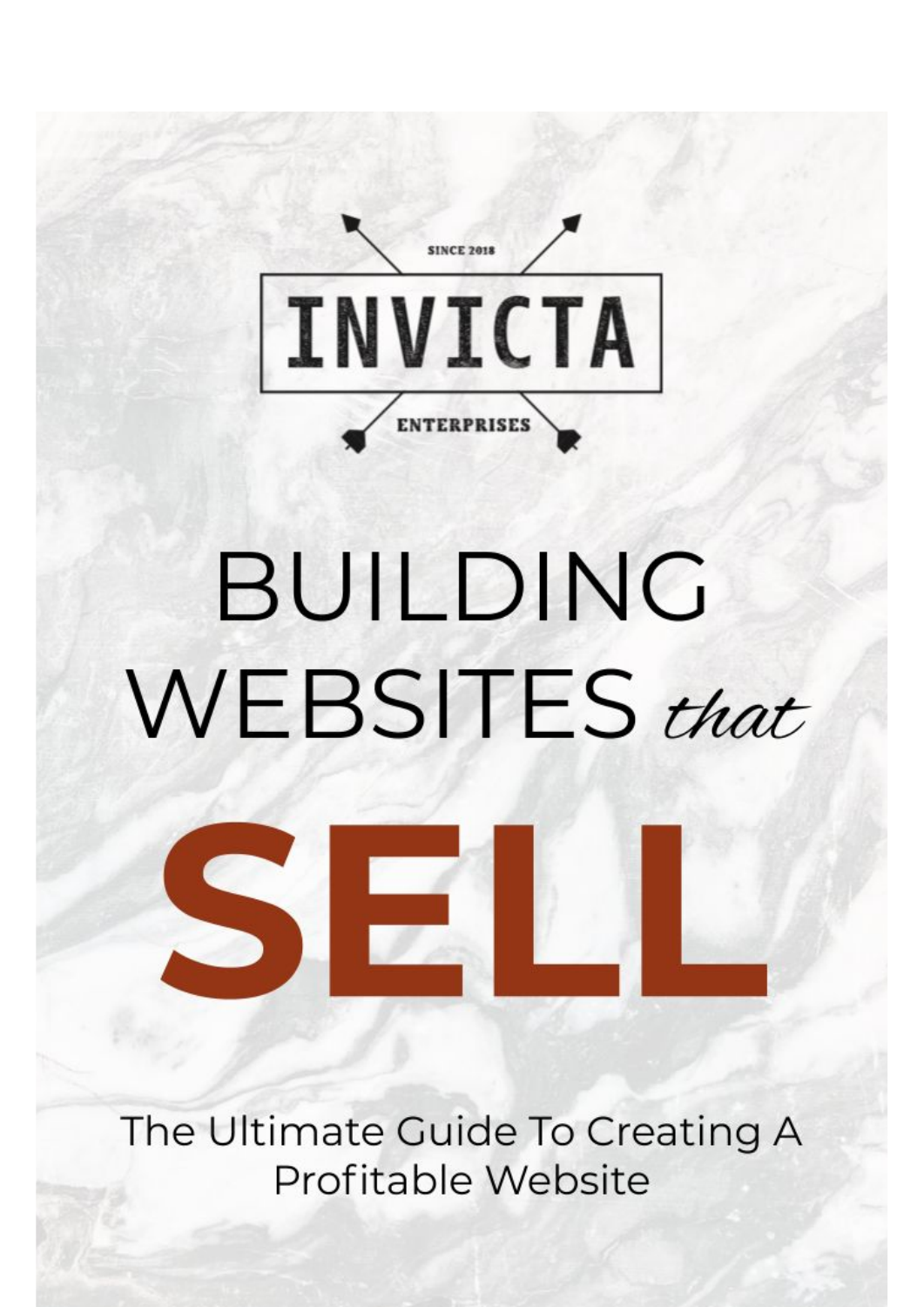## **Websites That Sell**

## **The Ultimate Guide To Creating A Profitable Website**

From [Invicta Enterprises](https://www.invicta.enterprises/)

*"Understand that you need to sell you and your ideas in order to advance your career, gain more respect, and increase your success, influence and income."* -Jay Abraham

Building a successful website is actually more achievable for a one man band than for a large corporation. You have fewer overheads and fewer employees to pay, and with the democratic structure of search engines, you will be able to compete with large companies even if you can't afford to pay for advertising.

To create a website that is capable of selling, all you need to do is follow a few simple rules relating to choosing the right type of site, creating great content, paying attention to page design, and communicating effectively with your visitors.

A successful website needs to fulfill the following roles:

- Attract highly targeted traffic
- Build a list of potential customers to market to
- Convert traffic into sales
- Change first time customers into return customers

When your website is achieving all of the above effectively then you will have a winning formula. This section will help you do just that…

## **Steps to taking your website from conception to reality:**

There are a few basics to getting a marketing website up and running.

Your first decision will be to choose your domain name. Your next decision will be to find a hosting company and then to design your website. Once your website is ready to go, your last step, and the one that will occupy your time throughout the life of your business will be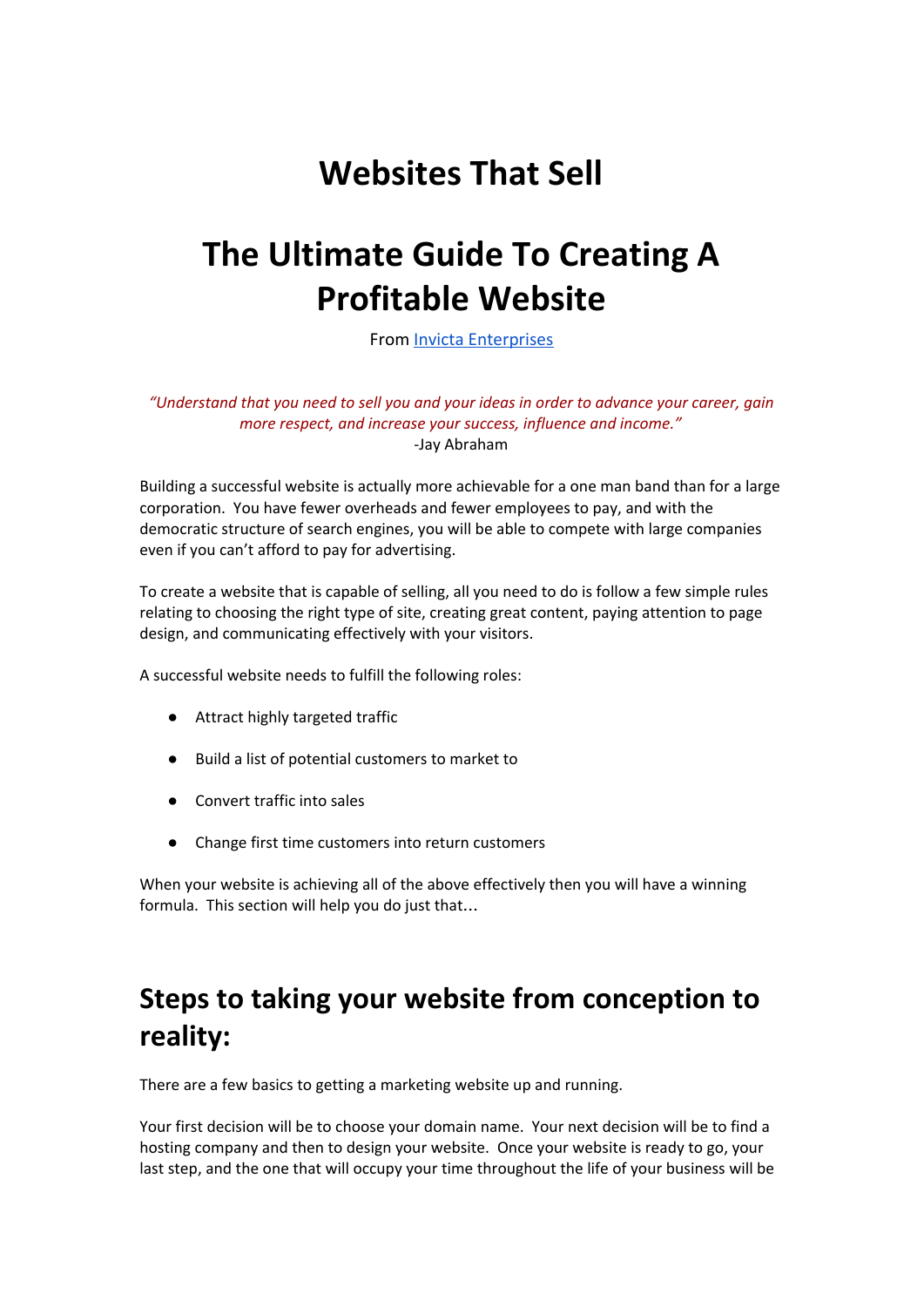promoting your website and driving traffic to it. Let's begin by choosing a domain name for your website.

## **Step #1 It's all in a name – How to choose a domain name that sells.**

Your choice of domain name is another crucial factor in establishing a successful website. Domain names are now fairly cheap, you can get one for under \$10, so it is worth buying those that you feel would be suitable for your business, even if you do not plan to use them for a while.

#### **What makes a great domain name?**

Many people make the mistake of buying a domain name based on their company name. While this can work well for well known high profile brands, it is not a good idea for small online businesses that are just starting out. Unless you can afford a massive advertising campaign to build your brand it is advisable to avoid domain names showing your company name.

What your domain name should do is convey to potential visitors what your site is about. If you have a site that offers parenting advice then a domain such as *parentingadvice.com* would be ideal as it tells people straight away what they can expect from your site.

Where possible your domain name should include your primary keyword, or keywords. Of course it is not always possible to get a domain name that includes very general keywords, so you may need to be a little creative.

#### **To hyphen or not to hyphen – that is the question.**

Much of the advice on domain names suggests avoiding hyphens at all costs. However, there are pros and cons to including hyphens.

Using a hyphen between two keywords will actually make it easier for the search engines to read and understand your domain name. On the other hand, hyphens can cause problems when you are giving your domain name to somebody verbally. If they type your domain name without the hyphens you may send them directly to your competition.

Whether you use hyphens or not depends very much whether your primary form of marketing will be search engine optimization or word of mouth. If both the hyphenated and non-hyphenated versions are still available, buy both. You can always use the hyphenated one to please the search engines, and redirect the non-hyphenated one so that visitors that type this still arrive at your site as well.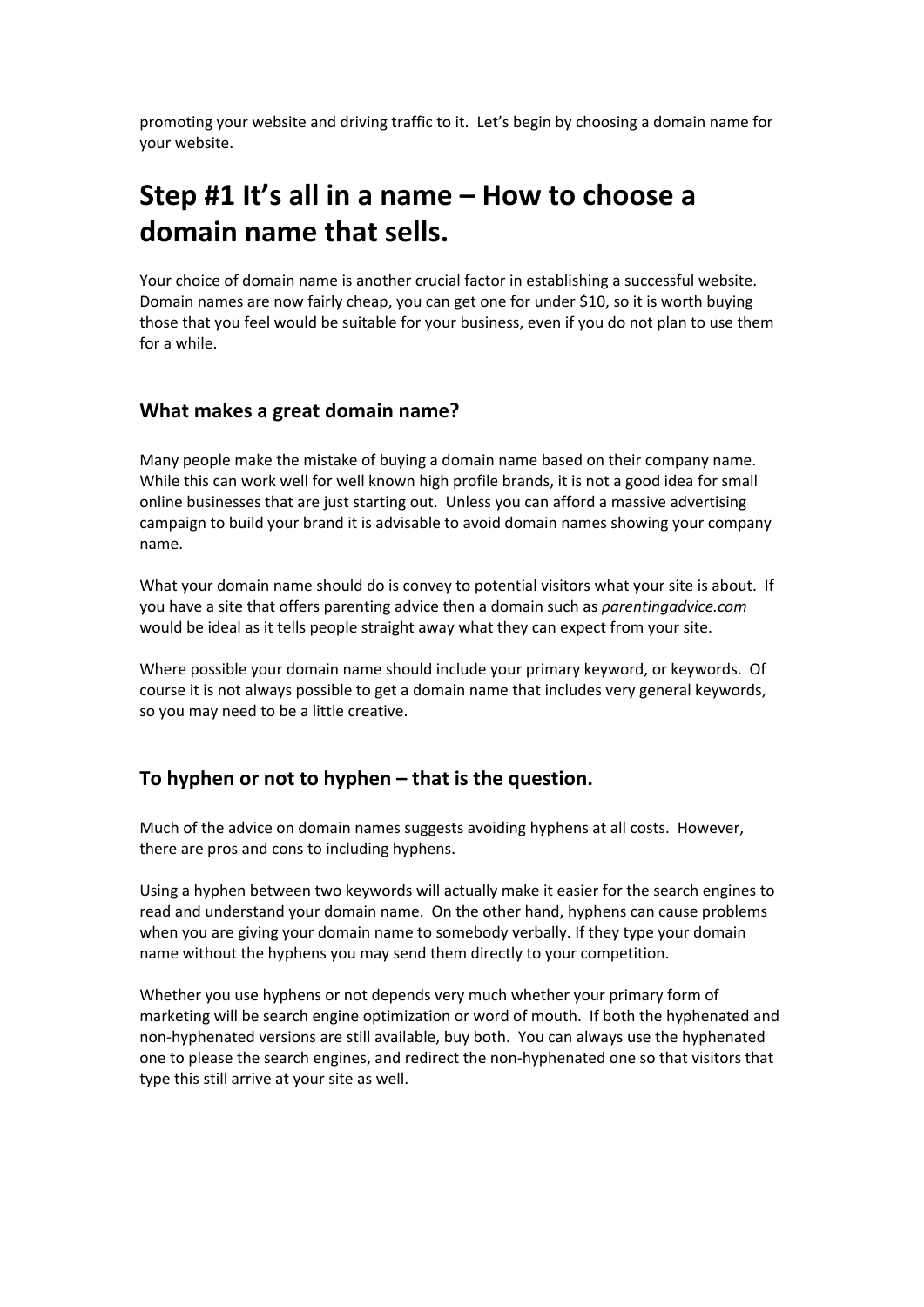### **Business Planning Exercise: Write down a list of 5-10 possibilities for domain names.**

\_\_\_\_\_\_\_\_\_\_\_\_\_\_\_\_\_\_\_\_\_\_\_\_\_\_\_\_\_\_\_\_\_\_\_\_\_\_\_\_\_\_\_\_\_\_\_\_\_\_\_\_\_\_\_\_\_\_\_\_\_\_\_\_\_\_\_\_\_\_\_\_\_\_\_ \_\_\_\_\_\_\_\_\_\_\_\_\_\_\_\_\_\_\_\_\_\_\_\_\_\_\_\_\_\_\_\_\_\_\_\_\_\_\_\_\_\_\_\_\_\_\_\_\_\_\_\_\_\_\_\_\_\_\_\_\_\_\_\_\_\_\_\_\_\_\_\_\_\_\_ \_\_\_\_\_\_\_\_\_\_\_\_\_\_\_\_\_\_\_\_\_\_\_\_\_\_\_\_\_\_\_\_\_\_\_\_\_\_\_\_\_\_\_\_\_\_\_\_\_\_\_\_\_\_\_\_\_\_\_\_\_\_\_\_\_\_\_\_\_\_\_\_\_\_\_ \_\_\_\_\_\_\_\_\_\_\_\_\_\_\_\_\_\_\_\_\_\_\_\_\_\_\_\_\_\_\_\_\_\_\_\_\_\_\_\_\_\_\_\_\_\_\_\_\_\_\_\_\_\_\_\_\_\_\_\_\_\_\_\_\_\_\_\_\_\_\_\_\_\_\_

## **Step #2 Choosing a web host.**

\_\_\_\_\_\_\_\_\_\_\_\_\_\_\_\_\_\_\_\_\_\_\_\_\_\_\_\_\_\_\_\_\_\_\_

A website host is the organization that will store, manage, and often times provide tools to make owning and operating an online business easy.

There are many web hosts available and within each company there are a number of hosting plans. Here are a few things to look for when evaluating a web hosting company and plan.

How much disk space is available to you? Depending on the size of your website, the graphics and features. 25-50 MB is likely enough, however, make sure you have the option to upgrade should your site grow beyond this capacity.

Bandwidth is also a measurable statistic and the more visitors you have, the more you'll need. Starting small is fine, again just make sure you can upgrade when you need to.

Is customer support available 24/7? Internet businesses operate all day and all night long, it never stops. You need a service that is available to you whenever issues arise.

How reliable is the hosting service? It is important to evaluate the up-time of each host you're considering. It is understandable that downtime occurs because systems need to be maintained and upgraded; however, too much downtime can affect your business.

What software features does your business site need? Examples include email accounts, message boards, FrontPage Extensions, shopping cart, web design service or templates, and mailing lists.

Do they track your website statistics? This is important because you'll want to evaluate the success rate of various advertising and marketing campaigns and you'll want to see how many visitors you have on any given day and where they're coming from.

As an affiliate marketer, it's unlikely that you will collect credit cards or personal information from your visitors, but if you are planning to do so in the future then you will want a server that supports encryption.

## **Step #3. Designing your website - How to choose the right type of site for your business.**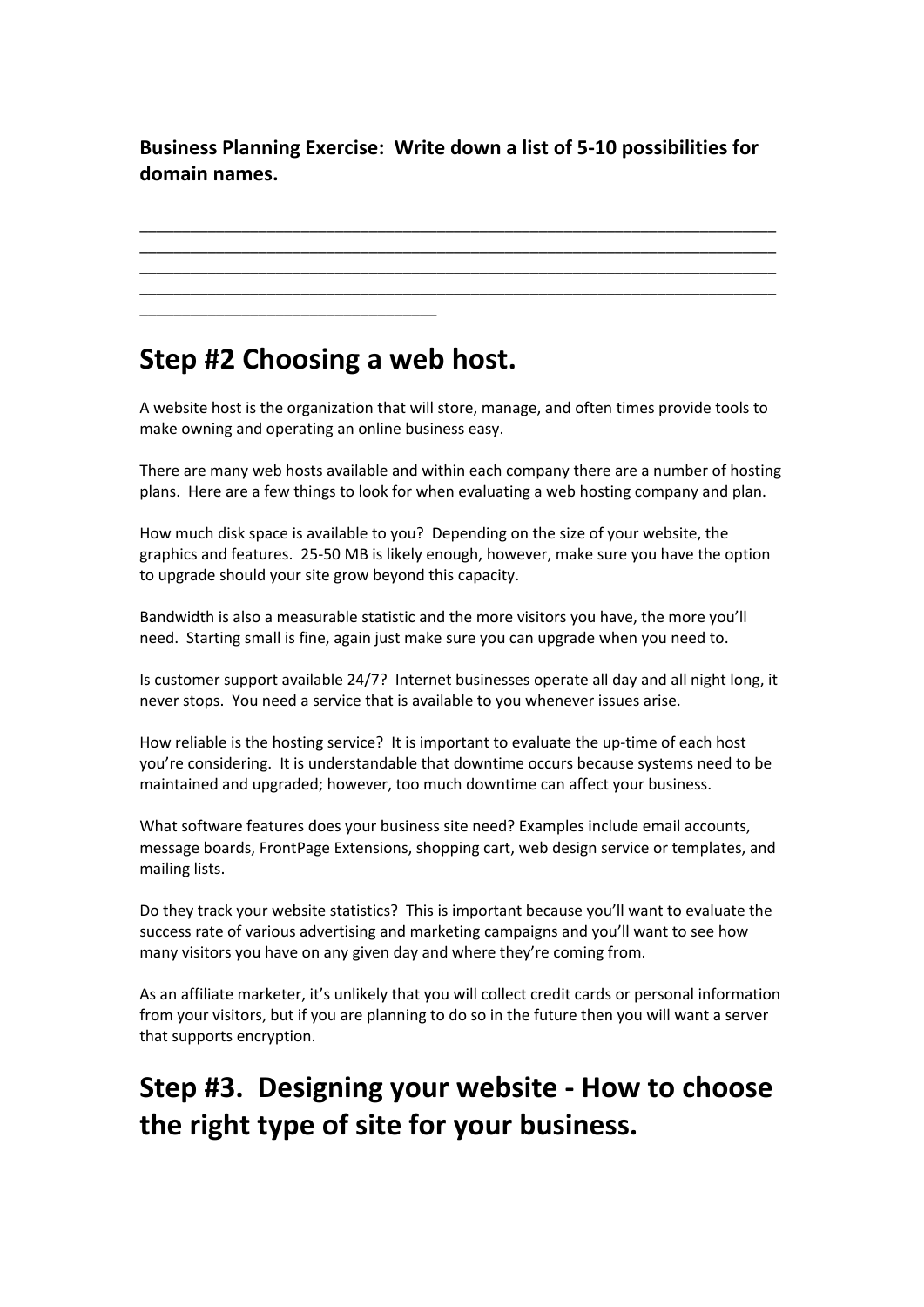Before you can adequately evaluate a web host, you will want to decide what type of site your business needs. Deciding which type of website is most appropriate for your business is a major step towards creating a website that sells. Trying to develop a site with too much functionality and too many purposes can be a recipe for disaster. Starting with a simple site that fits one type and getting that right before you try anything new is the best way to begin.

For the purposes of this chapter, we will look at the various types of content sites to create. A content site, most frequently used by small businesses, is one that provides information.

Here are a few of the common types of content site:

#### **Reference sites**

A reference site contains a lot of static content on a particular niche subject area, a recipe site, for example, or a pet care site. Most visitors to reference sites only visit once, read or download the information they are looking for, and then do not usually visit again. They primarily make money from the Google AdSense program and potentially from a few affiliates.

- **Pros:** Once a reference site is up and running it only needs updating occasionally and is fairly low maintenance.
- **Cons:** Reference sites can take a lot of time and effort to set up as you need to have quite a bit of content to gain enough search engine traffic to make your efforts worth it. You'll also need a substantial amount of content ready before the site is published.

#### **Review sites**

A review site is a great option for affiliate marketers. It's a site that provides reviews for products that fit a specific niche. Review sites can be large or small – most tend to be on the smallish side as they are reviewing products within a niche.

- **Pros:** Review sites can be a great source of income if the reviews are credible and trusted by the readers.
- **Cons:** It can be difficult to generate traffic to a review site unless you have a significant amount of additional content on the site. This may not matter if you're driving traffic to your website through other methods than organic search traffic.

#### **Online Magazines**

Online magazines are similar to traditional magazines in that they contain articles and features that are published on a regular basis. Good online magazines attract return visitors to view new material. Slate.com is an example of a very successful online magazine.

**Pros:** You can start an online magazine with very little content. A successful online magazine will build up a loyal readership, which can make launching another type of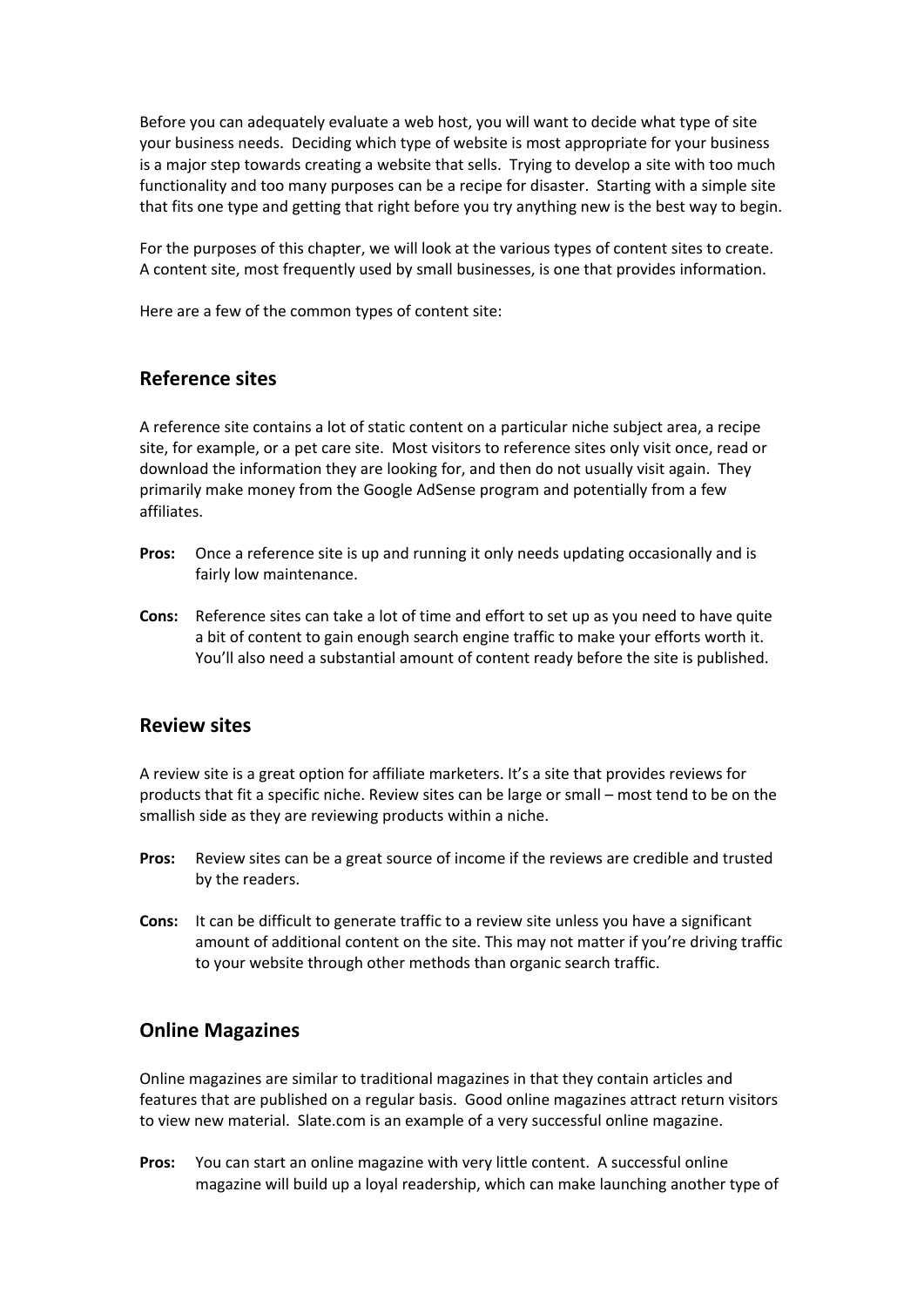site such as a discussion forum or a membership site much easier. Because you add content regularly you will end up with a fat content site that will be popular with the search engines.

**Cons:** Online magazines require more ongoing work and updating than any other type of content site. Once you have a loyal readership you can ask them to submit some content, but otherwise you have to provide it all yourself.

#### **Blogs**

Blogs are more editorial and less formal that online magazines. Postings are organized chronologically, like a diary, with the most recent posts displayed first. Posts can be categorized and archived by subject area to enable quick and easy searches.

- **Pros:** Blogs are great for attracting regular visitors if your posts are entertaining and informative. They are also popular with search engines as they have frequently updated content and attract incoming links easily. This makes them excellent tools for AdSense and affiliate marketing profits. Blogs are cheap and simple to develop on one of the many blogging networks available on the web today.
- **Cons:** A blog takes regular maintenance, both in writing and publishing frequent posts, and organizing and archiving previous posts. The type of content you can publish on a blog can be a little restricting, so you may wish to run one in conjunction with another type of site.

#### **Communities**

A community site is based around a discussion forum, with people with a common interest in your niche subject area logging in to communicate with each other. A basic community will feature a simple forum, whereas a more complex community, such as a membership site, can feature more content.

- **Pros:** A simple community requires minimal maintenance as your members provide the content themselves. Once communities are up and running they are very stable sites that usually have a long shelf life.
- **Cons:** Communities can be difficult to get started as they are centered on a discussion forum. Until you have regular members there will be nobody to take part in a discussion, and so the site will not attract new members.

#### **Business Planning Exercise:**

Spend time reviewing websites that cater to your niche market. These are potential competitors! Take a look at their websites. Document what you like about the sites, what you don't like and what stands out as the strongest aspect of the site.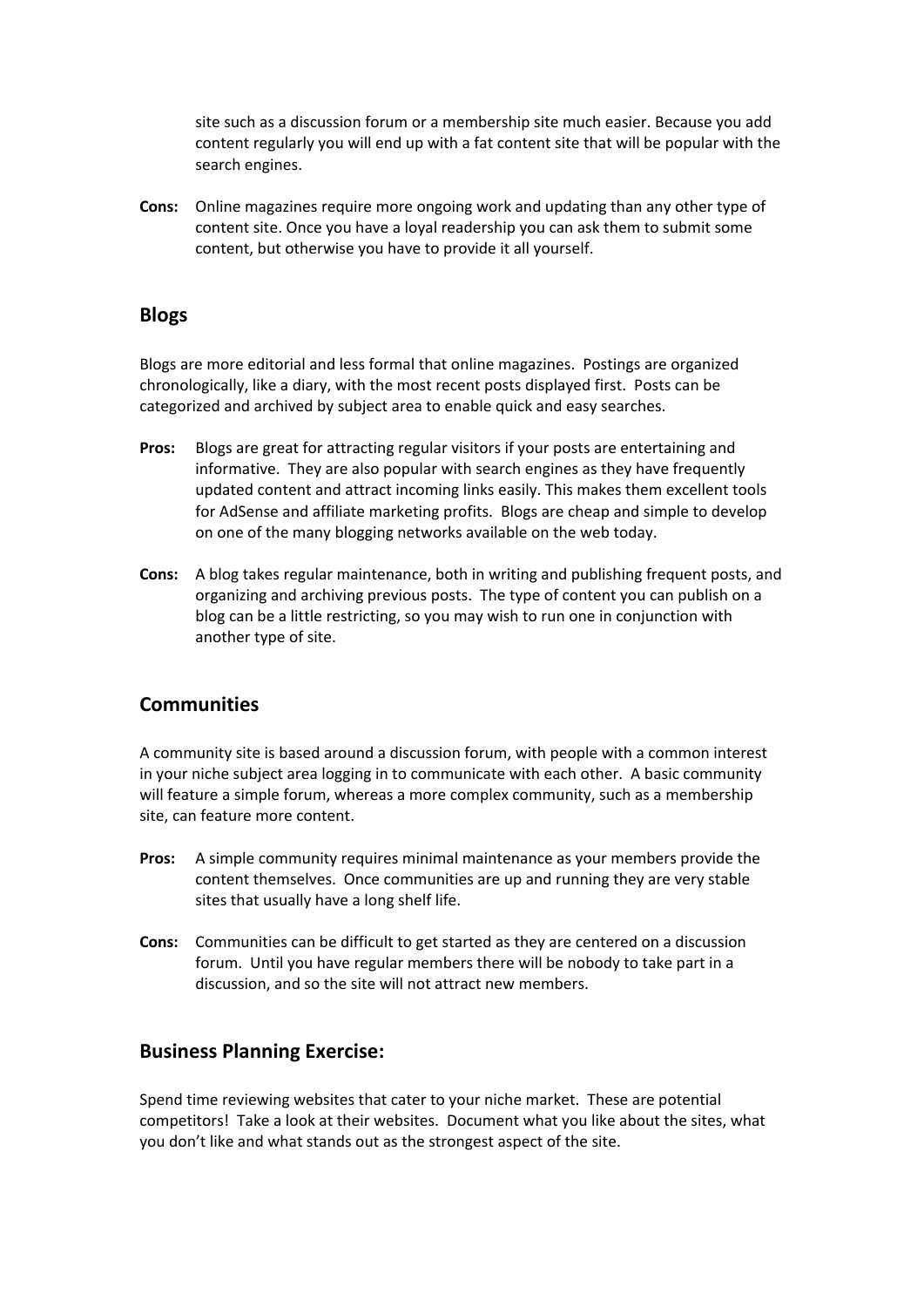## **It's all about the benefits. Websites that sell provide benefit driven content.**

The primary reason that many sites fail to sell is that they focus on the wrong type of content. The history of your company, a list of your awards, or catalogue of your products and their features might be fascinating to you, but will be of little interest to your visitors.

Good content addresses the need of your visitors and shows them how your site or your recommended products can solve their problems. Customer problem focused content, otherwise known as educational content, works because people only search for something on the internet when they have a need for it. By directly addressing that need with your content, you will guarantee you have an effective website that sells.

Here are some effective content ideas:

- 1. Articles
- Articles are the easiest form of content to add to your site as they are quick to produce and can be tailored to address a specific question that your customers have. Here are a couple of ways to generate article topics:
	- Check the search function on your website. What are your customers looking for? Use these searches to construct articles that meet their needs.
	- Try popular article structures such as 'how to' articles, 'top ten' articles and 'checklists'. These article formats are popular because a reader can quickly determine what information is beneficial to them and consume the article in a sitting. You will be familiar with the target audience of your website, and so will be in the best position to know the sort of information they will be searching for.
	- Think about what type of content you like to read. Is it straightforward and educational? Is it infotainment – entertaining and informative? Keep a file of articles that you've enjoyed reading and use them to generate ideas for your own content.
	- Regularly surf other websites in your field for news and inspiration for articles. Keep a list of relevant websites that you think are effective and visit them frequently to make sure your site is keeping up with them.
	- 2. Product reviews
- Recommending high quality third party products to your customers, that solve a problem they are likely to have, will not only increase your credibility but can increase your income as well. For an affiliate marketer reviews can be the best way to promote products online.
	- 3. Training courses

Your customers will visit your site to learn something, so why not provide training courses for them? These can be as simple as a series of short reports, either e-mailed to your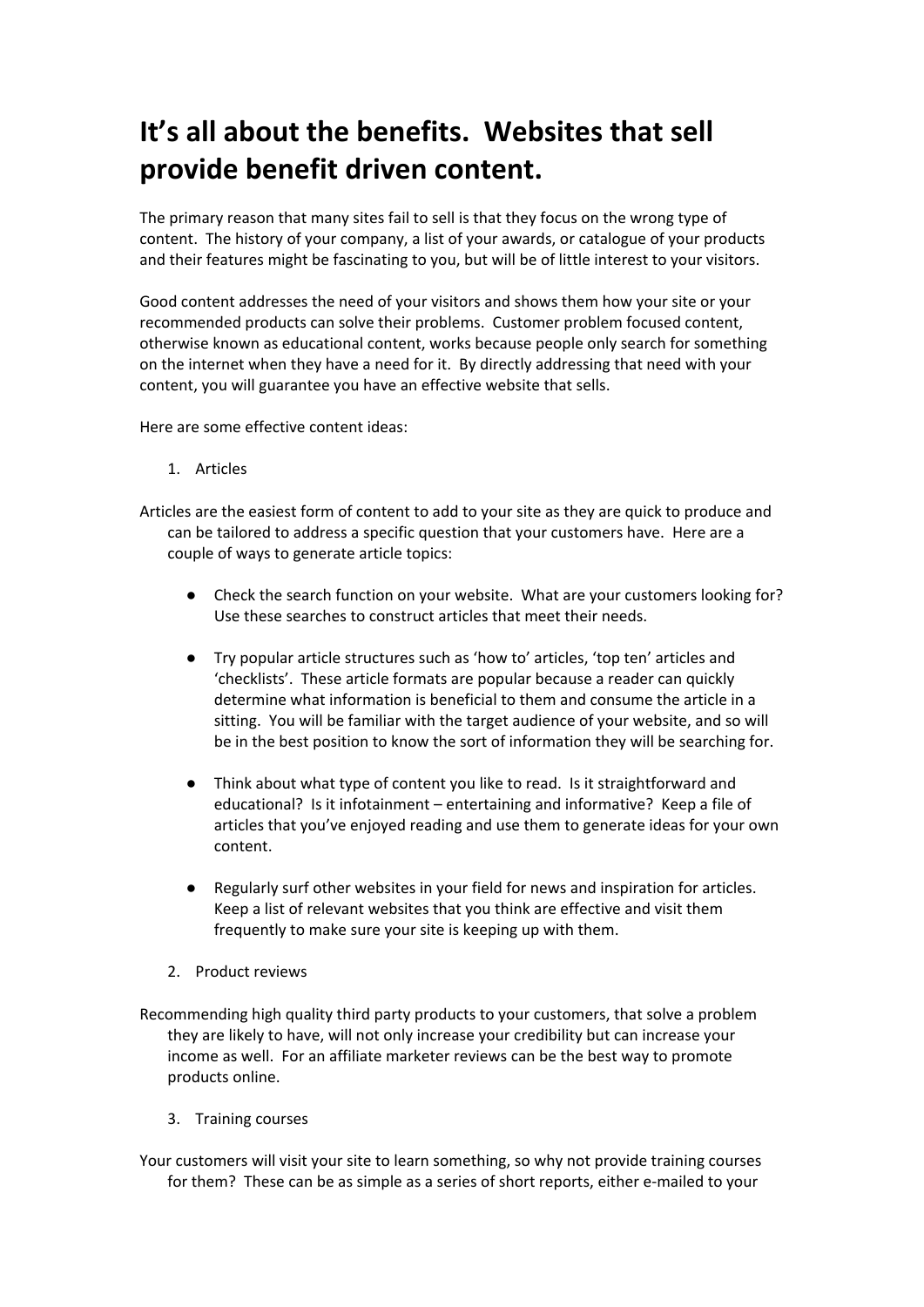customers each week, or available to download from your site each week. You can also investigate more complex training courses such as video tutorials.

- 4. Free information and products
- When people surf the net, many are initially looking for free information, even if they subsequently end up buying something. Free information could be anything from articles published on your site to an ebook available to download. Giving away high quality information will build trust between your customer and yourself and will make them more likely to buy from you.
- If you do give away a downloadable information product such as an e-book, make sure you capture your customers' email address so that giving away the book provides you with the opportunity to market to them in the future. People are unlikely to buy from your site on a first visit, and if they go away with a free product that answers all their questions, they may feel they do not need to return.
	- 5. Interviews
- Interviewing an industry expert or someone that has personal experience in your field can add great content to your site. Your visitors will appreciate the human element of the interview and often the person being interviewed will have encountered similar issues and problems to those being faced by your customers. Their advice can be really valuable in involving your customers in your site.
	- 6. Content from other websites
- Again, if you are a member of an affiliate program for a relevant business, see if they have any quality content on their site that is available for download and reprint. Publishing this content, often in article form, and including your affiliate link can increase your revenue as well as your site's content. You can also purchase the rights to PLR (public label rights) content which means you have the license to reprint the content on your website. See our resource section for quality PLR publishers.

#### **Business Planning Exercise:**

What will your audience want to know? What content ideas do you have? Brainstorm possibilities. They can be in the form of headlines or simple one sentence summaries. Have fun with this, you're beginning to build a business and communicate with your audience. What do you think they want to know?

 $\mathcal{L}_\mathcal{L} = \mathcal{L}_\mathcal{L} = \mathcal{L}_\mathcal{L} = \mathcal{L}_\mathcal{L} = \mathcal{L}_\mathcal{L} = \mathcal{L}_\mathcal{L} = \mathcal{L}_\mathcal{L} = \mathcal{L}_\mathcal{L} = \mathcal{L}_\mathcal{L} = \mathcal{L}_\mathcal{L} = \mathcal{L}_\mathcal{L} = \mathcal{L}_\mathcal{L} = \mathcal{L}_\mathcal{L} = \mathcal{L}_\mathcal{L} = \mathcal{L}_\mathcal{L} = \mathcal{L}_\mathcal{L} = \mathcal{L}_\mathcal{L}$  $\mathcal{L}_\mathcal{L} = \mathcal{L}_\mathcal{L} = \mathcal{L}_\mathcal{L} = \mathcal{L}_\mathcal{L} = \mathcal{L}_\mathcal{L} = \mathcal{L}_\mathcal{L} = \mathcal{L}_\mathcal{L} = \mathcal{L}_\mathcal{L} = \mathcal{L}_\mathcal{L} = \mathcal{L}_\mathcal{L} = \mathcal{L}_\mathcal{L} = \mathcal{L}_\mathcal{L} = \mathcal{L}_\mathcal{L} = \mathcal{L}_\mathcal{L} = \mathcal{L}_\mathcal{L} = \mathcal{L}_\mathcal{L} = \mathcal{L}_\mathcal{L}$  $\mathcal{L}_\text{max} = \frac{1}{2} \sum_{i=1}^n \mathcal{L}_\text{max}(\mathbf{z}_i - \mathbf{z}_i)$  $\mathcal{L}_\text{max} = \frac{1}{2} \sum_{i=1}^n \mathcal{L}_\text{max}(\mathbf{z}_i - \mathbf{z}_i)$  $\mathcal{L}_\text{max} = \frac{1}{2} \sum_{i=1}^n \mathcal{L}_\text{max}(\mathbf{z}_i - \mathbf{z}_i)$  $\mathcal{L}_\text{max} = \frac{1}{2} \sum_{i=1}^n \mathcal{L}_\text{max}(\mathbf{z}_i - \mathbf{z}_i)$  $\mathcal{L}_\text{max} = \frac{1}{2} \sum_{i=1}^n \mathcal{L}_\text{max}(\mathbf{z}_i - \mathbf{z}_i)$  $\mathcal{L}_\text{max} = \frac{1}{2} \sum_{i=1}^n \mathcal{L}_\text{max}(\mathbf{z}_i - \mathbf{z}_i)$  $\mathcal{L}_\text{max} = \frac{1}{2} \sum_{i=1}^n \mathcal{L}_\text{max}(\mathbf{z}_i - \mathbf{z}_i)$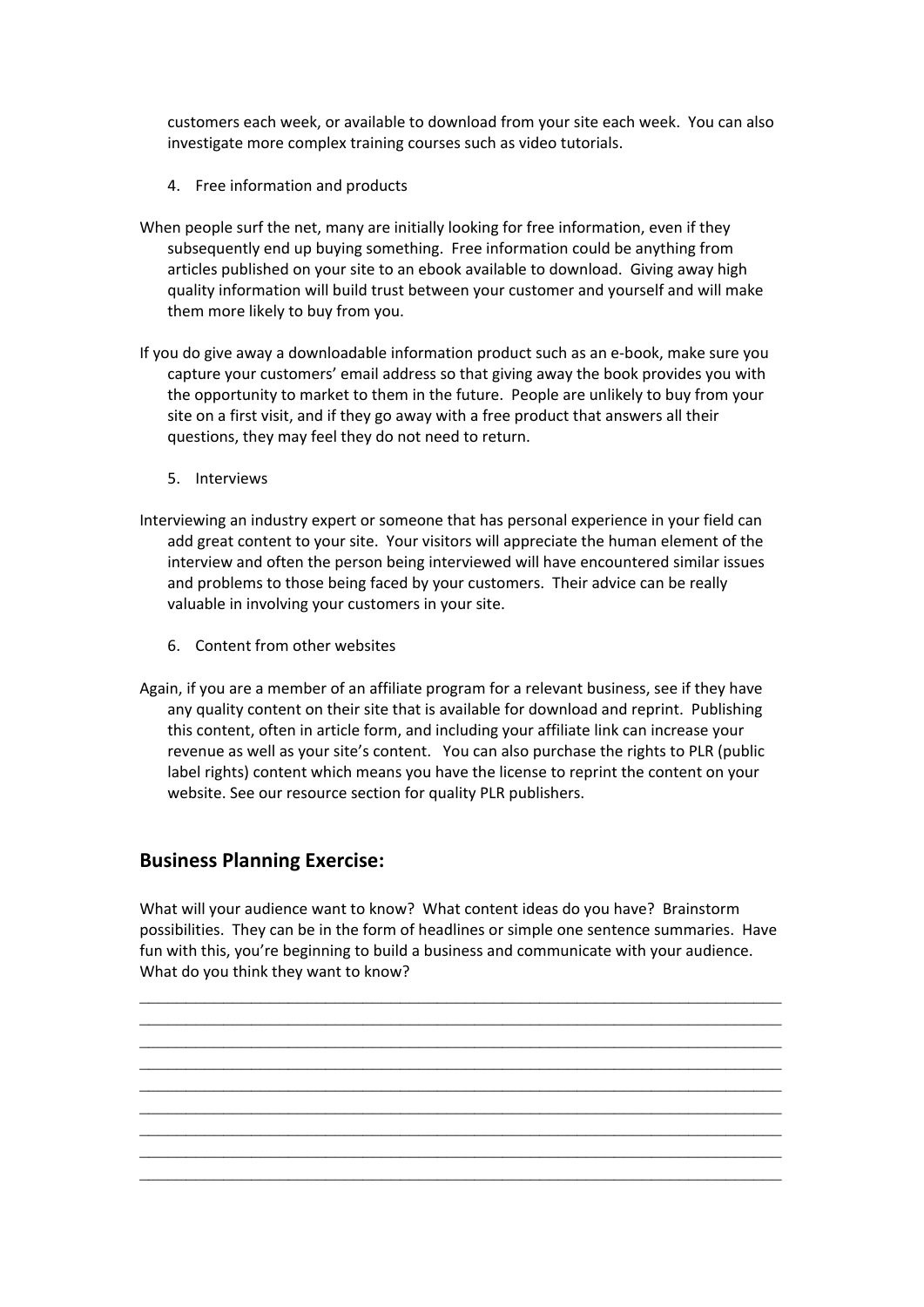## **Read all about it! Advertise your content.**

If you have great content on your site that answers your customers questions do not be afraid to promote it. Hidden content has no value to anyone, even if it is great quality. There are simple ways of promoting your content:

- Make your homepage an index of what can be found on your site. Visitors make up their mind very quickly whether to stay on one site or move on. If your homepage tells them immediately that your site has the information they are looking for they will stay and read it. Your homepage should have a menu with a list of main pages, and a list of your most popular articles at the very least.
- When you have new content on your website send out an e-mail or newsletter announcing it. Use teasing extracts from articles, or summaries of training courses to make your customers want to visit your site to take a further look.

## **The golden rules of web page design.**

Website design can make or break your business. The golden rules of web page design are to keep it simple and usable. If you are not confident enough to design a page yourself you could pay someone else to do it or buy a web page template online.

It is worth spending the time and money on this aspect of your site as a badly designed webpage can be a real turn off for your customers. Some people are not blessed with the ability to see which colors complement each other, but getting this wrong could lose you a lot of prospective buyers.

If you are not sure about the kind of look you want for your site, take a look at the sites of your competitors. List the elements you like, and those that you don't like. Use the list of likes as a basis for your page design. Don't worry if the result is not as good as you hoped to begin with, most web pages go through several redesigns.

#### **Here are a few professional web design pointers:**

- 1. Background
	- Keep your background fairly plain so that it doesn't interrupt your copy. A busy, highly patterned background will make your copy hard to read.
	- Most successful sites stick to a white background as it makes the page look clean and simple, but you can also choose another light color.
- 2. Graphics
	- It is useful to have alt labels on your graphics so that your readers know what they should be looking at if for some reason they can't see the graphic.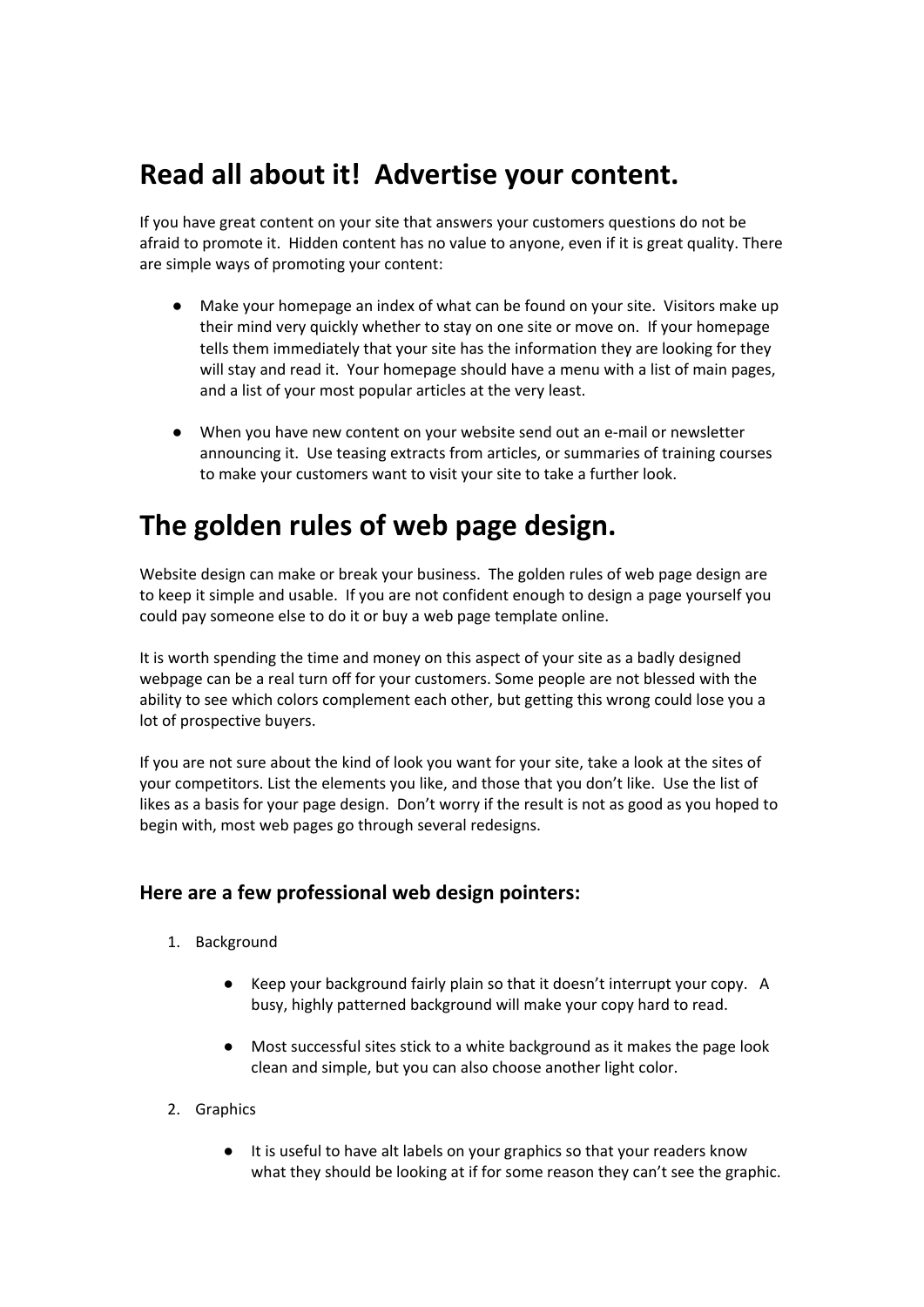- Graphics are great to break up large sections of text, but careful selection is essential to make sure the graphics are adding something to your page. Meaningless graphics will not help to get your message across.
- Using graphics that are too large may cause problems in loading time. Limit the number of graphics on each page and keep them fairly small.
- Check your graphics are of a high enough quality that they do not look pixelated to your customers. This effect can really reduce the professionalism of your site.
- If you are using animated graphics it might be worthwhile to have them stop automatically after a set period of time. Having your customers leave your site because they are irritated by your flashing graphics is never good business sense.
- 3. Text
	- Choose your text size carefully, it needs to be large enough for people to read but overly large text can look unprofessional.
	- Columns of text are easier to read than lines that stretch across the entire width of the page.
	- DON'T YELL, THEY CAN'T HEAR YOU! Try to avoid using all CAPS on your webpage as this translates as shouting on the web.
	- Highlighting words and using bold or italics can be an effective way to emphasize key points or phrases on your page. Be careful not to overdo it though or your page will look too confusing. A phrase should never be in italics and highlighted, or bold and in italics.
- 4. Links
	- Underlining your links makes it clear to your customers what they are. Save underlining for links and use highlighting, italic and bold functions for other text.
	- Make sure your customers know where they are going to go when they click on the link.
	- Check your website regularly to make sure the links are still valid. Dead or out of date links from your site will not impress anybody and are a quick way to lose your visitor.
- 5. Page setup
	- Consider what your page will look like on different computer screens. Your webpage should make a clear visual impact within the first 640 x 460 pixels.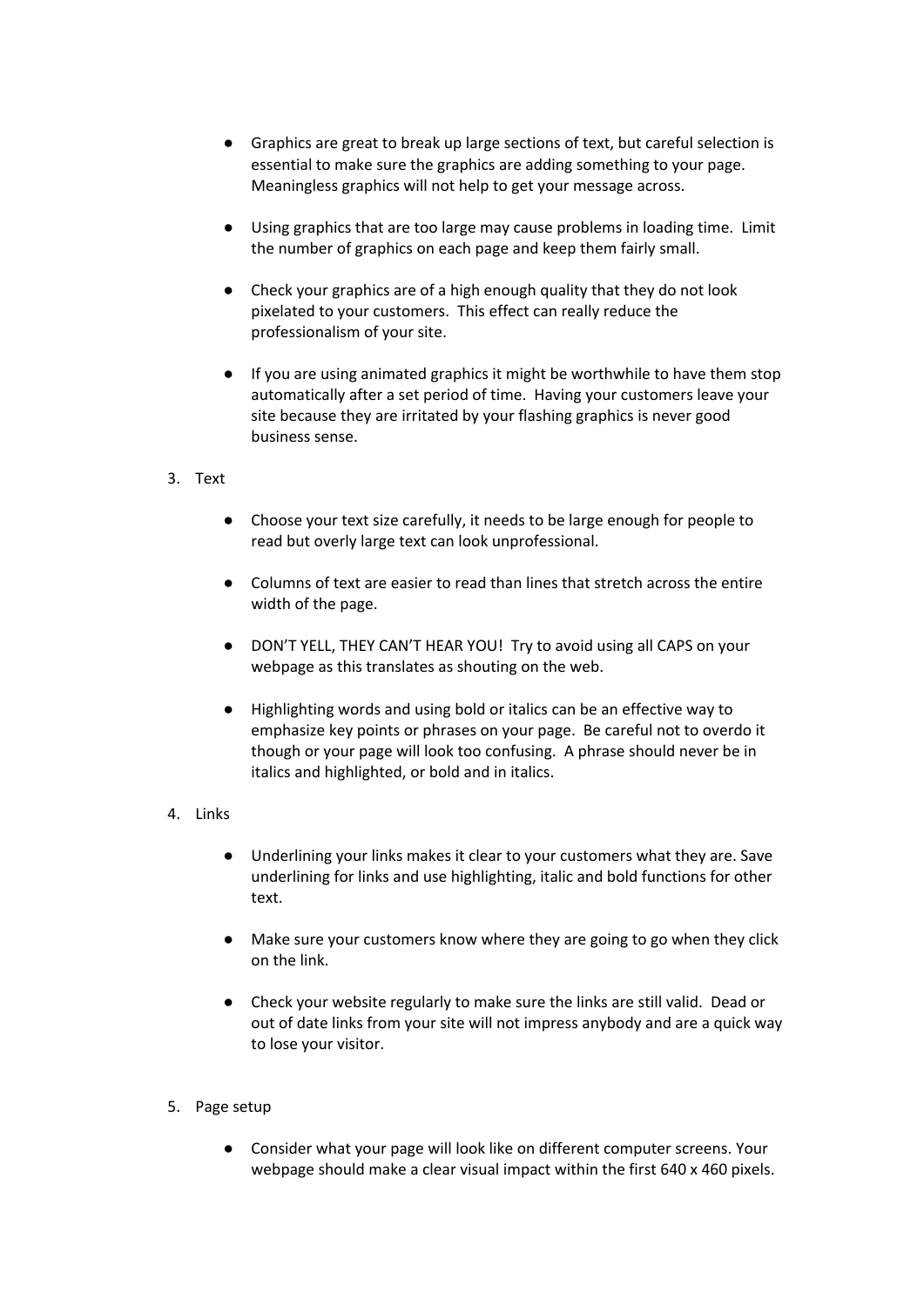- Different browsers, for example Firefox or Internet Explorer, display a webpage differently. Make sure your page looks great on the major browsers.
- Try to avoid having your customers scroll sideways to see the whole of your page, or having to scroll up and down within a separate text frame. Doing this can be frustrating for your customers and may prevent them exploring your site further.
- Add continuity by including repetitive elements that appear on every page. These can be a standard header and footer, a company logo, or simply the same color scheme.
- Each page should have a focal point such as an eye catching graphic. The focal point should take your eye to the text or headline and not away from it. Having more than one focal point on your page can make it look too busy and complex.
- The pages on a successful site are arranged in a clear information structure. An index or menu showing the content available to the visitor can help to illustrate that hierarchy.

Planning Exercise: Brainstorm and/or draw what your website might look like. You can write it in any form that works for you. Use a flowchart, a freehand drawing or write out how you want your website to look and function.

## **Quick and easy website and graphic design tools**

There are a number of website design tools available online to help you with setting up your successful website. Some common pieces of software that enable you to create a professional webpage fairly simply are Front Page, Flash, Adobe Photoshop and Web Page Builder.

If you are just starting out online, bear in mind that there are many tools available that can provide a high quality and professional finish to your website without costing you a fortune.

For maximum efficiency, look for basic graphic design tools that meet the following criteria:

- Easy to understand user interfaces
- Designed to be intuitive to use
- Built in, simple to follow tutorials
- Wizards for simple tasks
- A free trial period if the tool has a fairly high price

Here are a few of the types of tool you might find useful in designing your web pages:

1. Ready to go websites. Web template tools make it easy.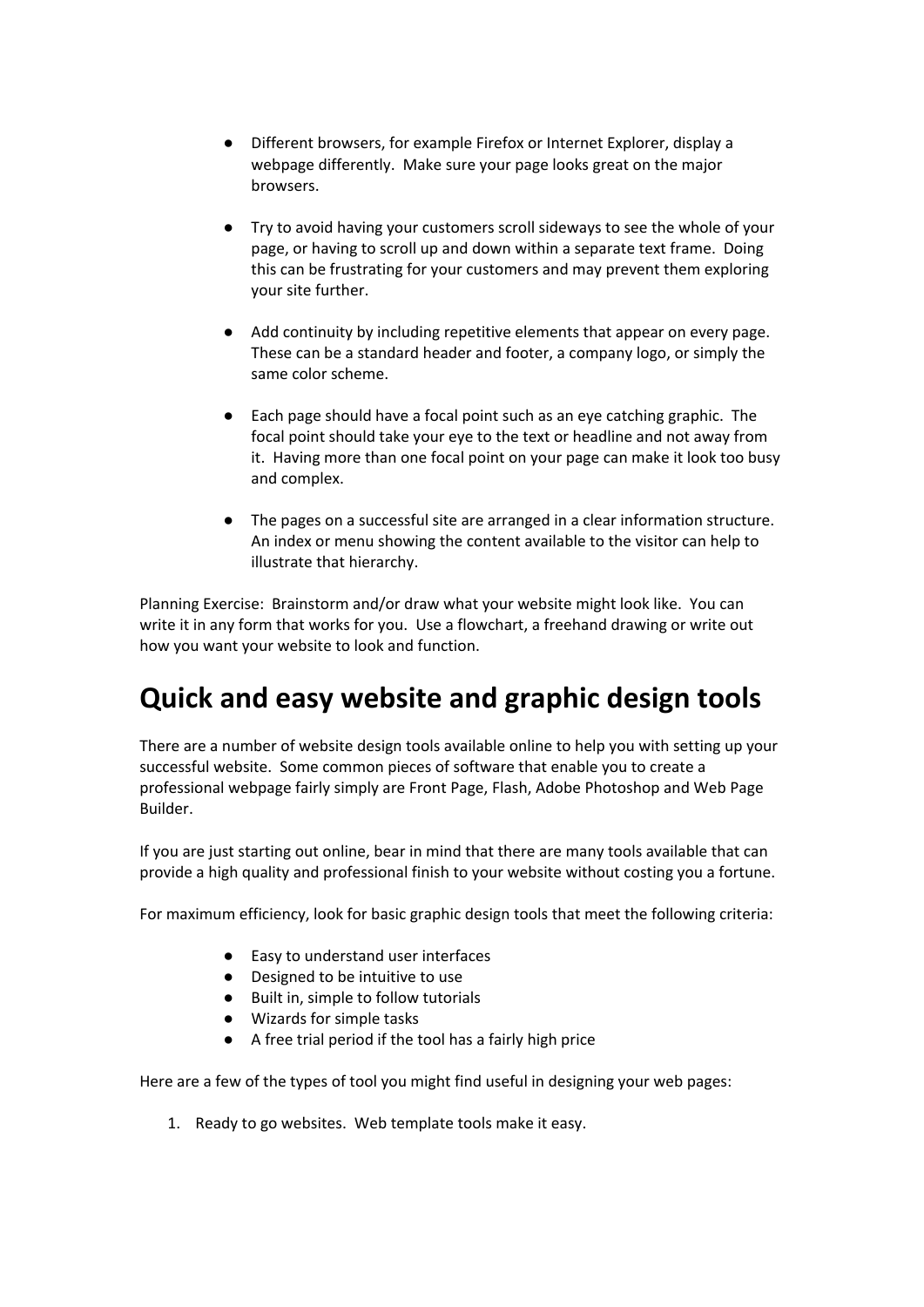- Templates are great for beginners as they are pre-designed webpages that require you to enter only the basic information. They do not require knowledge of HTML and there are many available relatively cheaply online.
- Finding a template tool that allows you to customize your site and add functionality once you have more online experience, will prevent you having to rebuild your site further down the line.
- Many people start a website with a clear plan, but this often has to be altered as you find out what works for your customers and what does not. Your website design needs to be flexible enough to cope with these changes.
	- 2. Graphics tools add a professional touch

These can help you manage your graphic design elements in a number of ways:

- Creating web images
- Performing quality screen captures
- Creating simple videos
- 3. Stand out from the crowd with color tools

Many people find it difficult to establish a winning color scheme and do not have the confidence to experiment with colors for fear of creating clashes. Look for a color tool with the following functionality:

- Can suggest complementary colors or a total color scheme from a base color that you suggest
- Has a dynamic visual color wheel or chart that allows you to explore different color schemes
- Measures harmony between colors
- Analyzes contrast and readability
- Creates a gradient blend from one color to another
- Mixes colors to achieve the perfect result
- Using a color tool can save you time because you don't have to keep reworking your site to get the desired color scheme. It can enable you to experiment with daring color schemes rather than always playing it safe with insipid 'inoffensive' colors. Using a color tool can give your website a professional appearance that is difficult to achieve otherwise.
	- 4. Talk to your audience with sound and video tools
- Most websites have sound capabilities, and many now have some animation. Simple tools are available online that will allow complete beginners to add professional sound files and animations to their websites. Just be careful not to get too carried away with your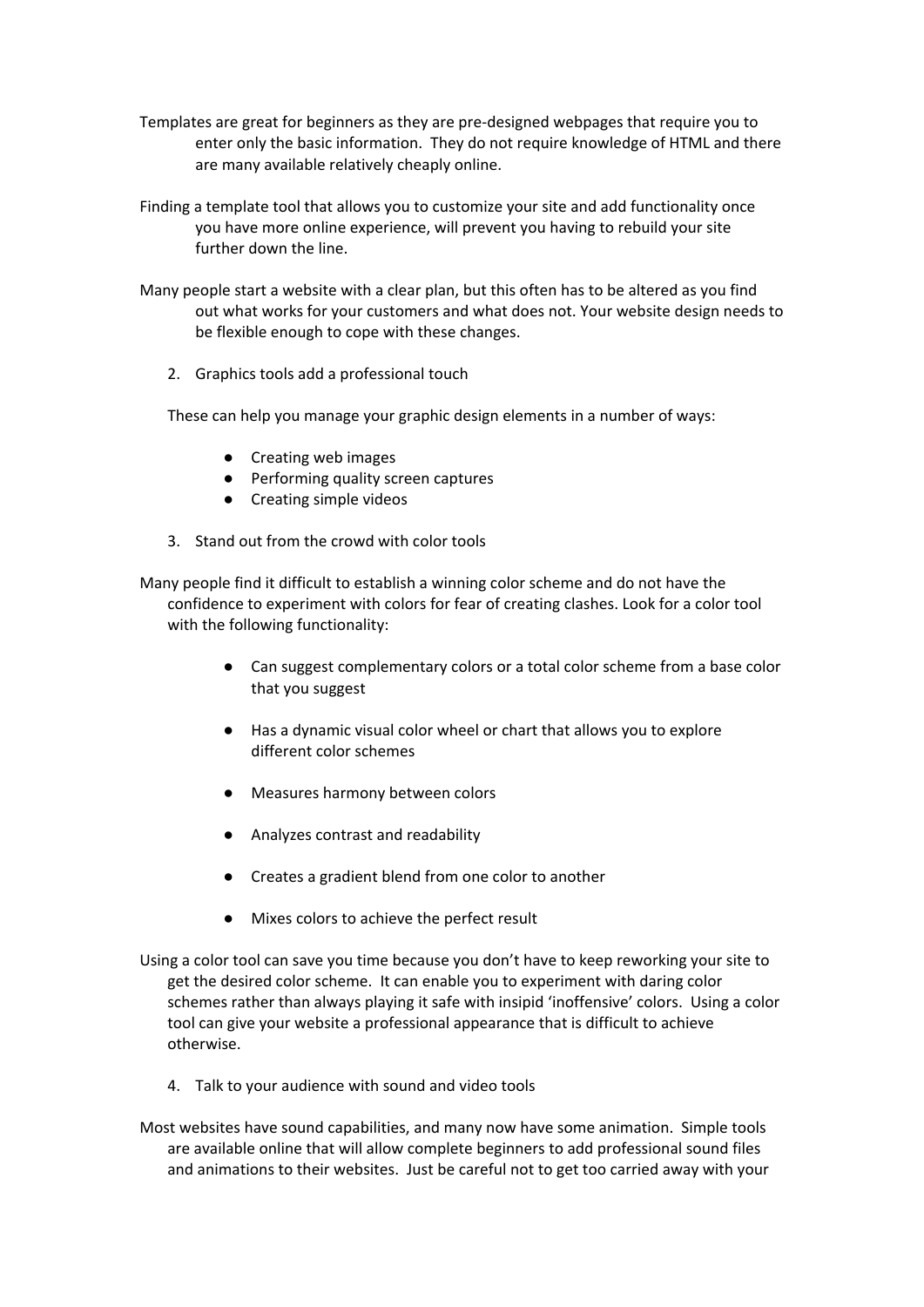new toy. Overuse of sounds and animation can irritate customers and increase the loading time of your webpage.

5. Make your site user friendly with accessibility tools

Accessibility tools, as the name suggests, make sure that your site is accessible to all potential users. Here are some of the factors that accessibility tools might look at:

- Whether the site could be read by the visually impaired.
- Whether people with physical disabilities that may limit their ability to use a mouse can still navigate around the site.
- What the reading level of the site is. Is the text too complex for your target audience?
- Errors in your site that might limit accessibility according to Web Content Accessibility Guidelines, or WCAG.
- 6. Does your website structure make sense? Information Architecture Tools

Information architecture tools can be invaluable to help you to see whether your site is structured well, and whether your information is organized in a logical way that your visitors will easily be able to understand.

- 7. Link Checker Tools Is everything working like it should?
- A link checker tool can save you a lot of time in validating your outgoing links. A tool will check your links to see which have been redirected, which are broken, and which sites that you are linked to have been updated.

## **Hello**…**is anybody listening?**

Running a website that sells is all about good communication**.** The internet provides new ways of communicating with your customers that could never have been considered a few years ago. When you are constructing your site there are various elements of successful communication that you could bear in mind.

- 1. KISS.
- Make your content easy to understand. Website content should be written in short simple sentences. It should avoid complex words and the use of technical jargon that might put your customers off reading. Good spelling and reasonable grammar is essential, although your writing style can be fairly informal and relaxed if that suits your particular business.
- When you are coming up with headlines, it can be tempting to try to be clever or cryptic. However, this is not necessarily a recipe for success online. A simple straightforward headline can tell your customer what to expect from the article or webpage and does not risk losing their interest through lack of understanding.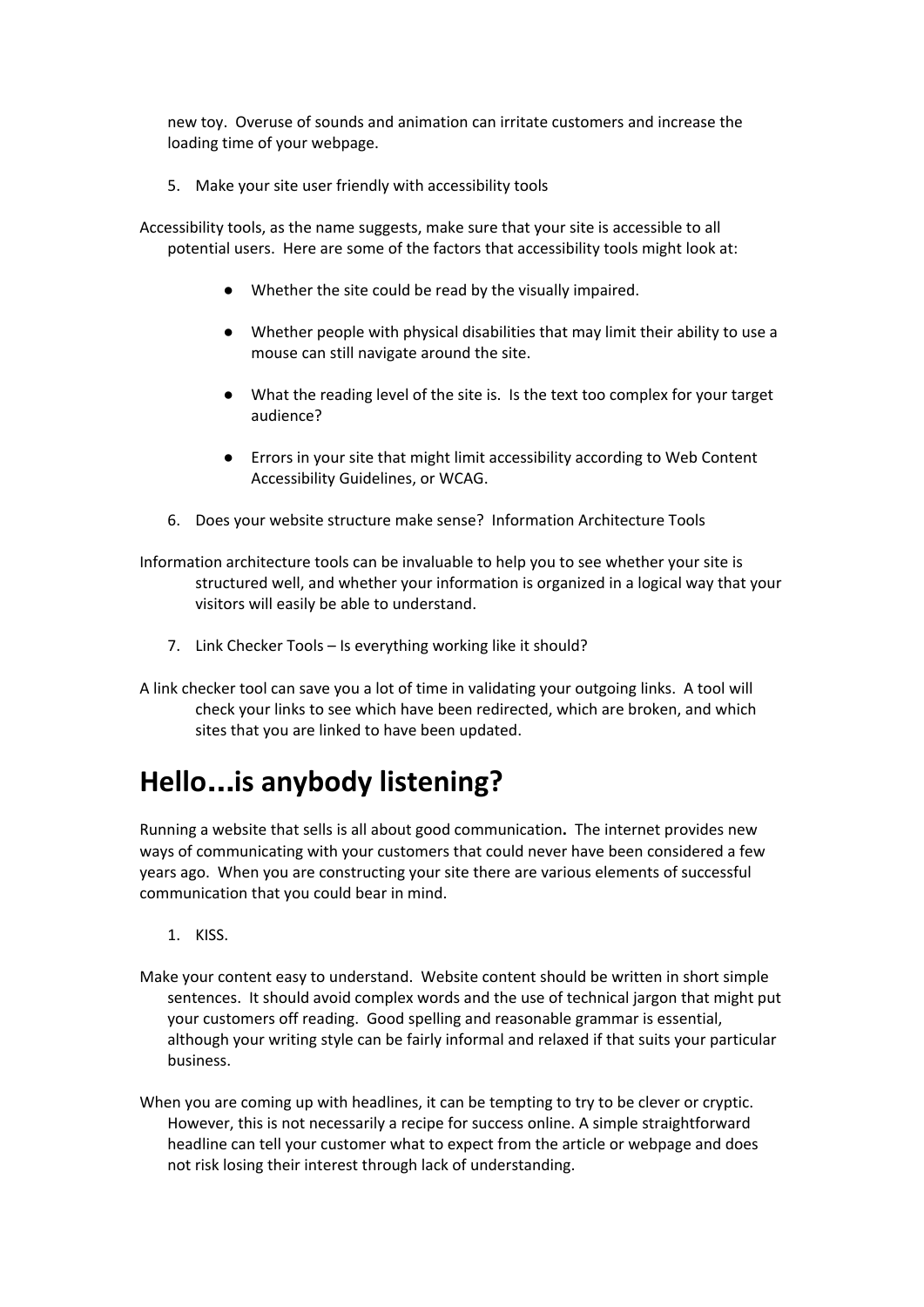- 2. Get 'em involved.
- Make your site interactive. There are many ways to allow your customers to interact with your site, and these can be very effective at making your customers feel really connected with your business.
- Basic forms of interaction include a search facility and a 'contact us' link that allows your customers to send you a direct email. More complex forms of customer interaction include discussion forums, product reviews, polls and surveys.
	- 3. Keep it current.
- Unlike a printed document, which begins to go out of date as soon as it comes off the printer, your customers will expect the information on your site to be up to date and accurate on the day they read it. This means that maintaining a successful website is a never ending exercise.
- Before you begin to build your site you might want to determine how much time you can dedicate to updating, archiving etc. once the site is up and running. You could consider making sections of the site time sensitive and updating these regularly, while other static sections just get updated and refreshed annually.
	- 4. Ever read the last page of a book first?
- The way a website is structured, with a network of internal links, leads to visitors reading information in a very different way. With a traditional book you start at the front and keep reading until you get to the end. However, with a website you can start at any page and read the pages in any order you wish.
- Because your customers could land on your site at any page, each page needs to stand alone and have enough information on it to be easily understood without a great deal of explanation and introduction.
	- 5. Are we there yet?
- On a successful site, visitors should always be able to see where they are on the site, and where any links on that page will take them to.
- Navigation facilities should be easy to use, placed in an obvious spot, and should be well spaced out. If customers are able to find their way around your site easily they are likely to stay for longer.
	- 6. Give them what they came for.
- Appeal to various complexity levels. It is not possible to know whether a single visitor to your site is looking for general information, or very specific technical details. Luckily, with a well designed website you can cater for both needs.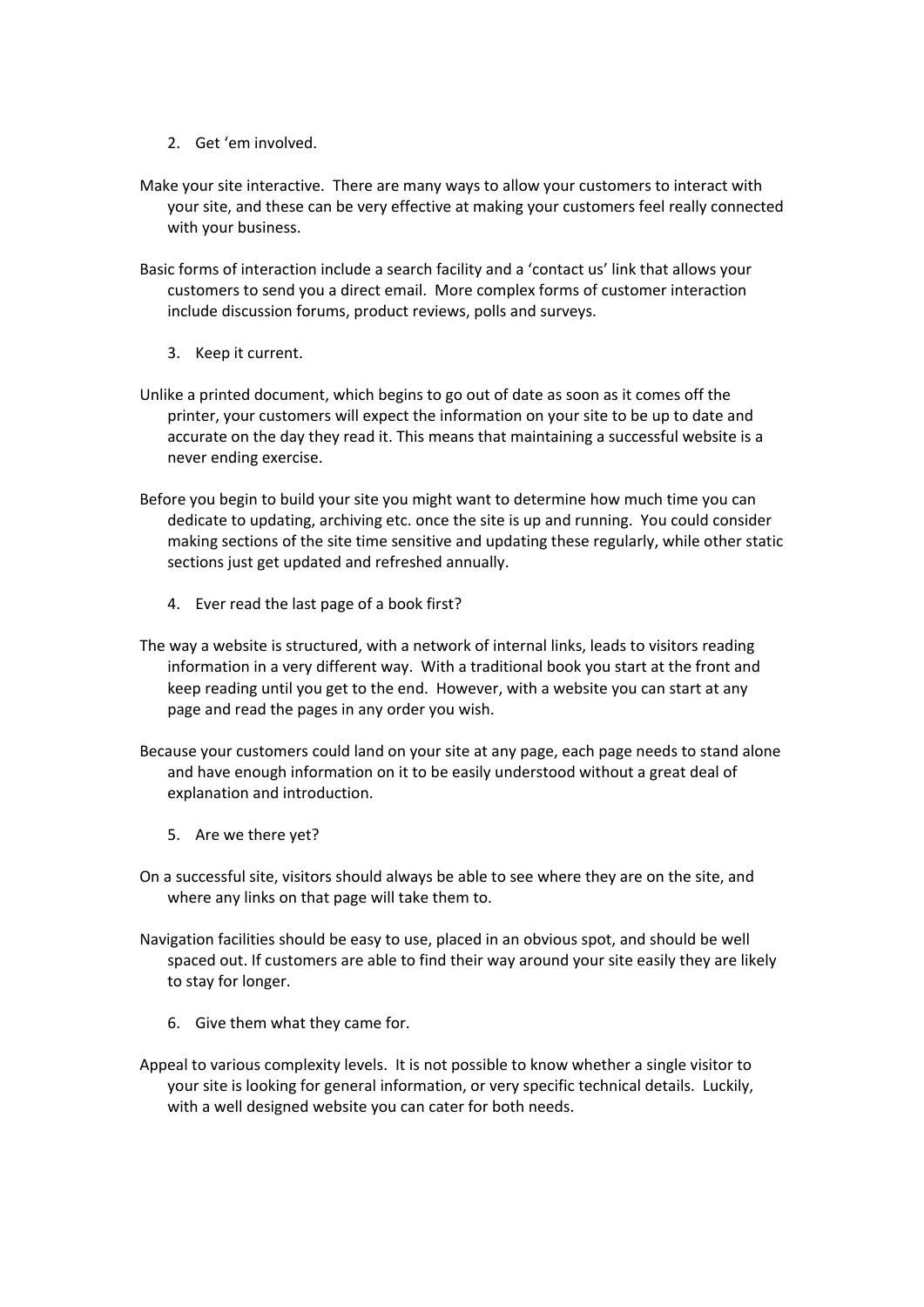- Your home page can link directly to some main pages that provide general essential information. These pages could contain links to further, deeper pages that have much more detailed content with technical information.
	- 7. Show, don't tell.
- Communicate through graphics. The HTML coding format of web pages allows you to combine text and multimedia elements. Using photos, graphics and even video can make communication with your customers easier and more entertaining.
- It is worth repeating that all graphics used on your site should add something to your message. Meaningless multimedia files will just distract from the content on your webpage.
	- 8. Let them take it with them.
- Many internet users still prefer to print out interesting articles or reports to read in the traditional manner. After all, most of us have experienced that square eyed feeling form trying to read from the computer screen for too long.
- Providing your content in printable format is one way to cater for these customers, but you should also make sure there is enough information on the printed copy to put the document in context. Information to add includes document title, author, date of creation, a short description, and the keywords the document is optimized to.

Finally we will take a look at balancing your site design so it is attractive to both your customers and the search engines.

## **Step #4. Optimizing your site for the search engines and your customers**

It is a common misconception that you have to sacrifice some customer focused elements of your website in order to optimize it for the search engines, but this is far from the case.

The main aim of search engines is to ensure that internet users are being directed to high quality, content rich sites that are relevant to the keyword they are searching for. This should mean that a site optimized for customer satisfaction could also gain a high ranking with the search engines.

Here are some areas about which customers and search engines agree when it comes to a successful website.

1. Content

Customers love content and so do the search engines. Search engines favor 'fat' sites with plenty of information rich content. It pays to add new content regularly to keep the search engine spiders visiting your site.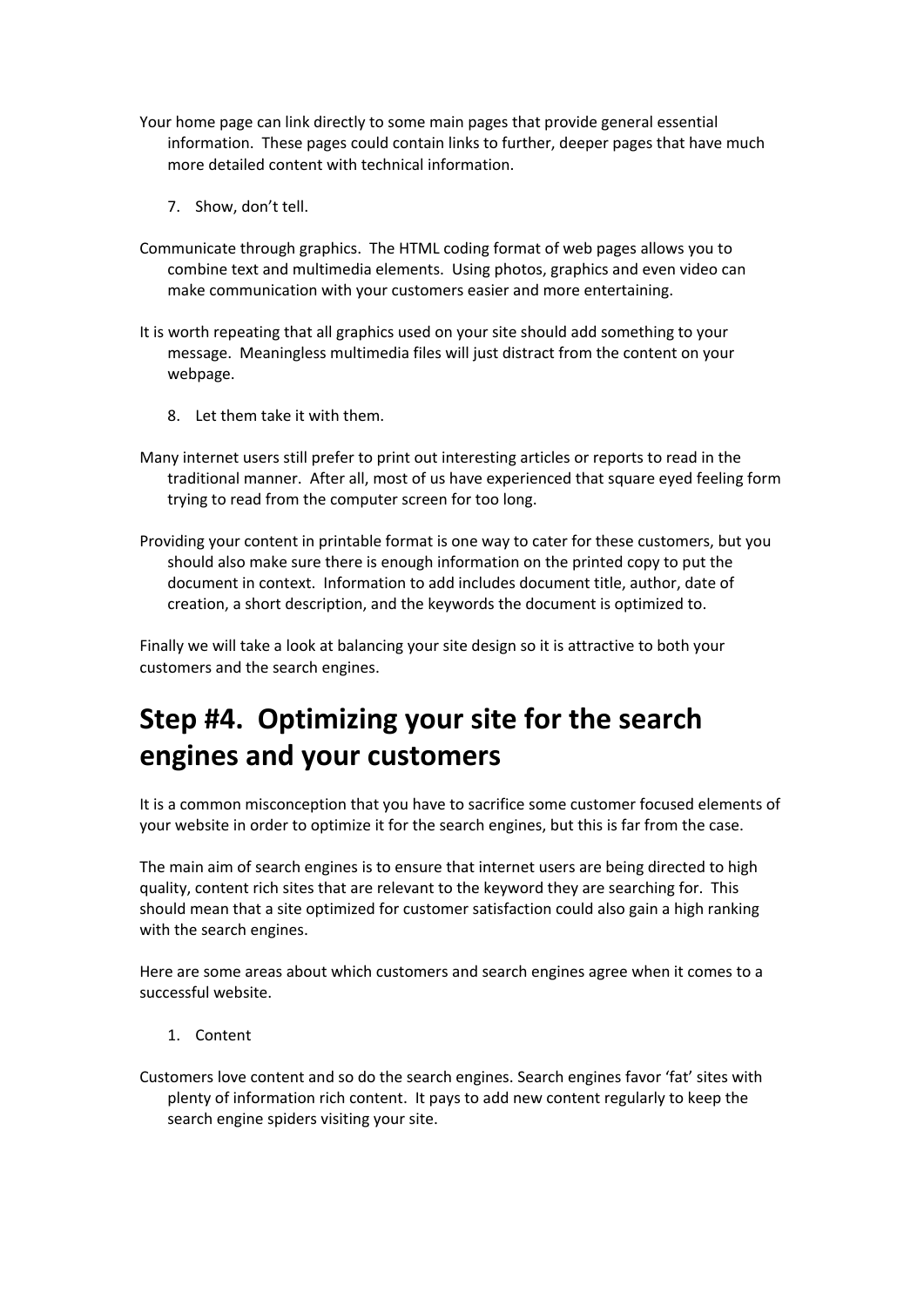- To keep your customers happy try to vary the type of content you post. Mix articles and reports with product reviews and interviews. Again, customers will be attracted by unique content that they can not access elsewhere on the internet.
	- 2. Navigation
- By making your site simple to navigate you make it easy for both your customers and the search engine spiders to find their way around. Using a site map that is accessible from every page will help, as will ensuring that each of your pages is no more than two clicks from the home page.
	- 3. Keyword density
- This is the area where there are the most clashes between the needs of the search engines and those of the customer. This does not have to be the case, however.
- If you think about it, your customer has probably arrived at your site by typing in a particular search term. Seeing that keyword or phrase in the title tag, meta tag, headers and first paragraph, which are the most important places for the search engines, is only going to reassure them that they have reached a relevant site.
- The secret of keyword density is to keep your text natural sounding. You can use your keyword in the text several times, but as long as it is not obviously contrived to include your keywords, it will please both the search engines and your customers.

Here are some tips for keeping your keyword optimized text sounding natural:

- Don't be tempted to replace every generic term with a keyword; this will be very obvious and will make your text hard to read.
- Add a word to the end of a keyword phrase to make it easier to use in your text. Adding a couple of variations will naturally make your text flow more easily.
- Break up a long keyword phrase using punctuation marks such as commas and full stops. Search engines will still read the phrase, while your customers will be unaware that it has been used.
- 4. Interaction
- Customers tend to become involved with sites where they can interact in some way, and they visit these sites regularly. The most obvious examples of this are discussion forums and blogs, where readers can post comments. These types of features are also popular with search engines as new content is frequently posted, and they usually attract a lot of links.

For online business owners, your website is your lifeblood. Without a well designed website, you're stopped before you ever get started. However, with a well designed website, the sky's the limit. Even better, a well designed website doesn't have to cost thousands of dollars or involve a multitude of experts. You can do it on your own. Using the tools and tips provided in this chapter, you have what you need to create a website that sells and generates the profits that you desire.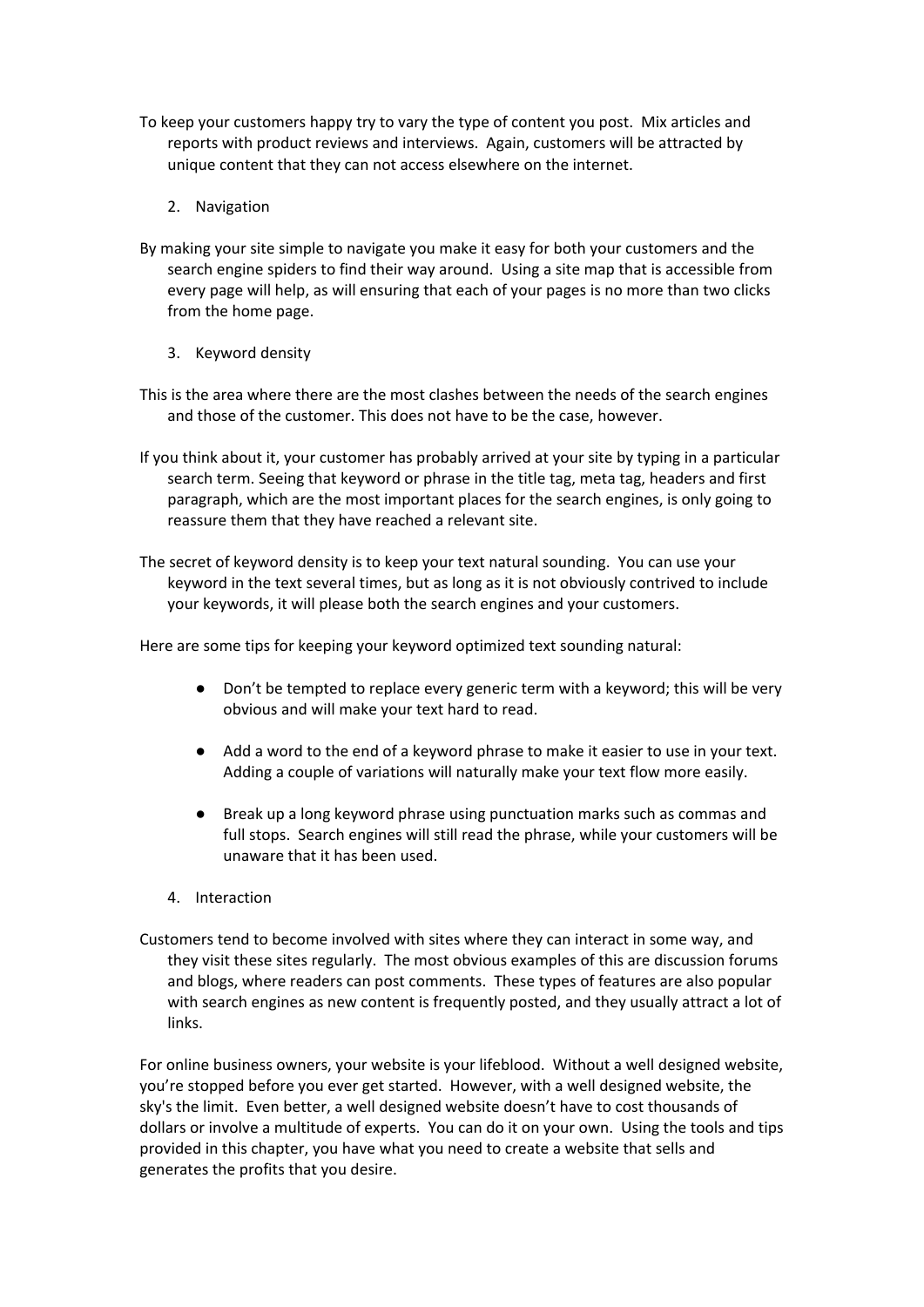Brainstorm Exercise: What keywords will people use to find you? Brainstorm the possibilities. This isn't time for research, just thinking.

## **Website Worksheet:**

As an online marketer your website is your storefront, your store, and your cash register. It deserves special consideration and attention.

What are a few domain name possibilities for your website?

What features does your website absolutely need? Example, about us, newsletter subscription form etc...

What features might be nice to have?

What features will you plan on adding at a later date?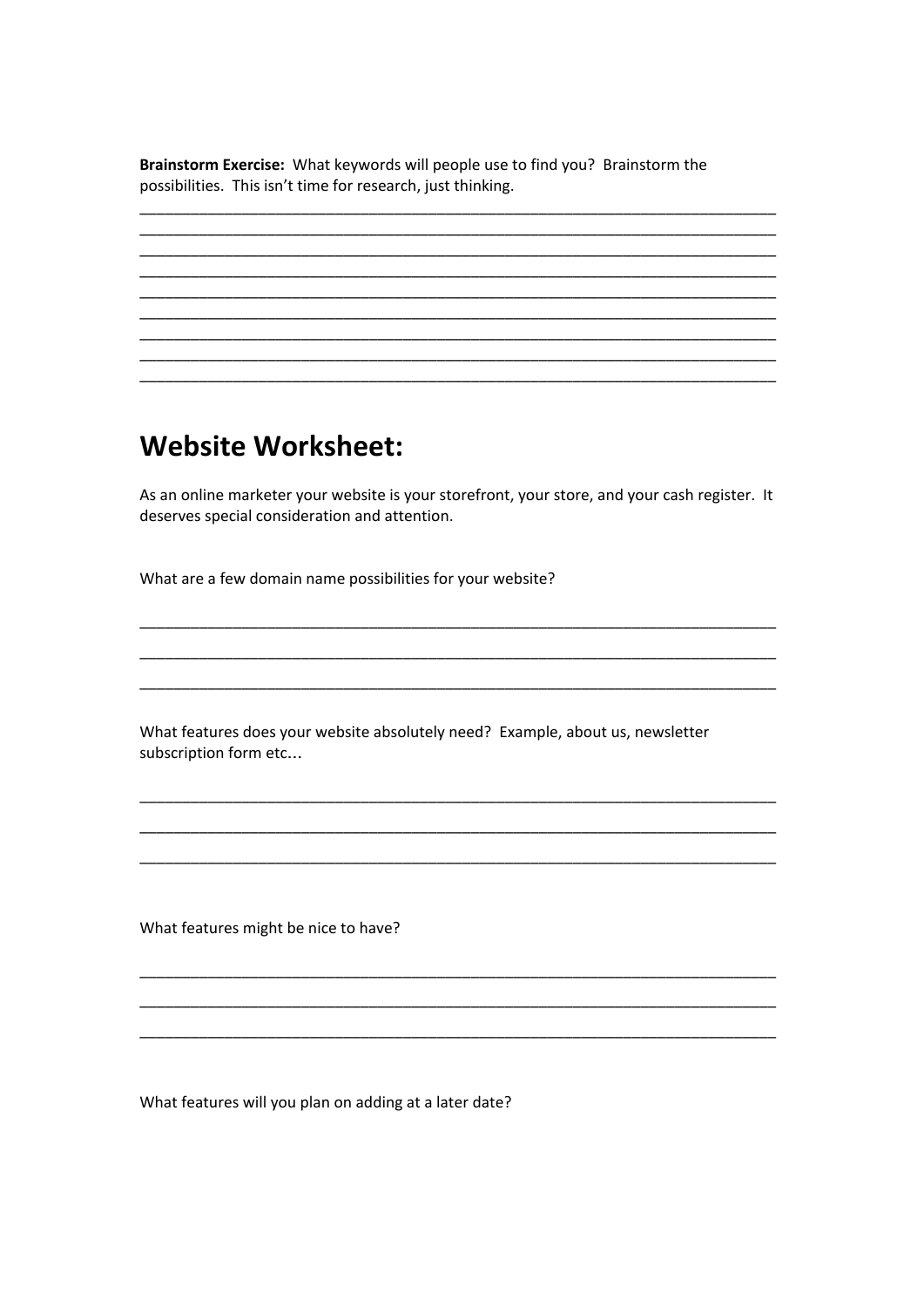What do your competitors websites do well?

What can you do better?

## **Blueprint to Success: Steps to a Profitable Website**

**Step 1**. Domain name. An easy to remember, easy to spell, and unique domain name. Tough task, right? Think about what makes your business unique and consider your keywords when brainstorming ideas.

\_\_\_\_\_\_\_\_\_\_\_\_\_\_\_\_\_\_\_\_\_\_\_\_\_\_\_\_\_\_\_\_\_\_\_\_\_\_\_\_\_\_\_\_\_\_\_\_\_\_\_\_\_\_\_\_\_\_\_\_\_\_\_\_\_\_\_\_\_\_\_\_\_\_\_ \_\_\_\_\_\_\_\_\_\_\_\_\_\_\_\_\_\_\_\_\_\_\_\_\_\_\_\_\_\_\_\_\_\_\_\_\_\_\_\_\_\_\_\_\_\_\_\_\_\_\_\_\_\_\_\_\_\_\_\_\_\_\_\_\_\_\_\_\_\_\_\_\_\_\_ \_\_\_\_\_\_\_\_\_\_\_\_\_\_\_\_\_\_\_\_\_\_\_\_\_\_\_\_\_\_\_\_\_\_\_\_\_\_\_\_\_\_\_\_\_\_\_\_\_\_\_\_\_\_\_\_\_\_\_\_\_\_\_\_\_\_\_\_\_\_\_\_\_\_\_

\_\_\_\_\_\_\_\_\_\_\_\_\_\_\_\_\_\_\_\_\_\_\_\_\_\_\_\_\_\_\_\_\_\_\_\_\_\_\_\_\_\_\_\_\_\_\_\_\_\_\_\_\_\_\_\_\_\_\_\_\_\_\_\_\_\_\_\_\_\_\_\_\_\_\_ \_\_\_\_\_\_\_\_\_\_\_\_\_\_\_\_\_\_\_\_\_\_\_\_\_\_\_\_\_\_\_\_\_\_\_\_\_\_\_\_\_\_\_\_\_\_\_\_\_\_\_\_\_\_\_\_\_\_\_\_\_\_\_\_\_\_\_\_\_\_\_\_\_\_\_ \_\_\_\_\_\_\_\_\_\_\_\_\_\_\_\_\_\_\_\_\_\_\_\_\_\_\_\_\_\_\_\_\_\_\_\_\_\_\_\_\_\_\_\_\_\_\_\_\_\_\_\_\_\_\_\_\_\_\_\_\_\_\_\_\_\_\_\_\_\_\_\_\_\_\_

\_\_\_\_\_\_\_\_\_\_\_\_\_\_\_\_\_\_\_\_\_\_\_\_\_\_\_\_\_\_\_\_\_\_\_\_\_\_\_\_\_\_\_\_\_\_\_\_\_\_\_\_\_\_\_\_\_\_\_\_\_\_\_\_\_\_\_\_\_\_\_\_\_\_\_ \_\_\_\_\_\_\_\_\_\_\_\_\_\_\_\_\_\_\_\_\_\_\_\_\_\_\_\_\_\_\_\_\_\_\_\_\_\_\_\_\_\_\_\_\_\_\_\_\_\_\_\_\_\_\_\_\_\_\_\_\_\_\_\_\_\_\_\_\_\_\_\_\_\_\_ \_\_\_\_\_\_\_\_\_\_\_\_\_\_\_\_\_\_\_\_\_\_\_\_\_\_\_\_\_\_\_\_\_\_\_\_\_\_\_\_\_\_\_\_\_\_\_\_\_\_\_\_\_\_\_\_\_\_\_\_\_\_\_\_\_\_\_\_\_\_\_\_\_\_\_

**Step 2**. Navigation style and site design. Design a simple navigation style. Make sure that no page is more than 3 clicks away. A great way to do this is to grab a pen and paper and flowchart it.

**Step 3**. Colors. Choose colors that reflect the concept of your business. If you have a business devoted to gardening, yellow and brown probably aren't the right colors for your site!

**Step 4**. Tone and language. Choose a tone that is reflective of the industry. Gardening topics won't use an overly formal tone because the audience is likely a more grounded and earthy group of people. However, speaking casually or whimsically to a group of financial advisors will likely miss the mark too.

**Step 5**. Features. Decide what features your visitors will benefit from the most. If you sell products, a shopping cart is extremely important. If you're offering an information site, does a membership forum make sense or a blog? These features not only increase your traffic, they offer tremendous benefit to your visitors and will enhance your credibility as an internet marketer – which means more sales and more profits.